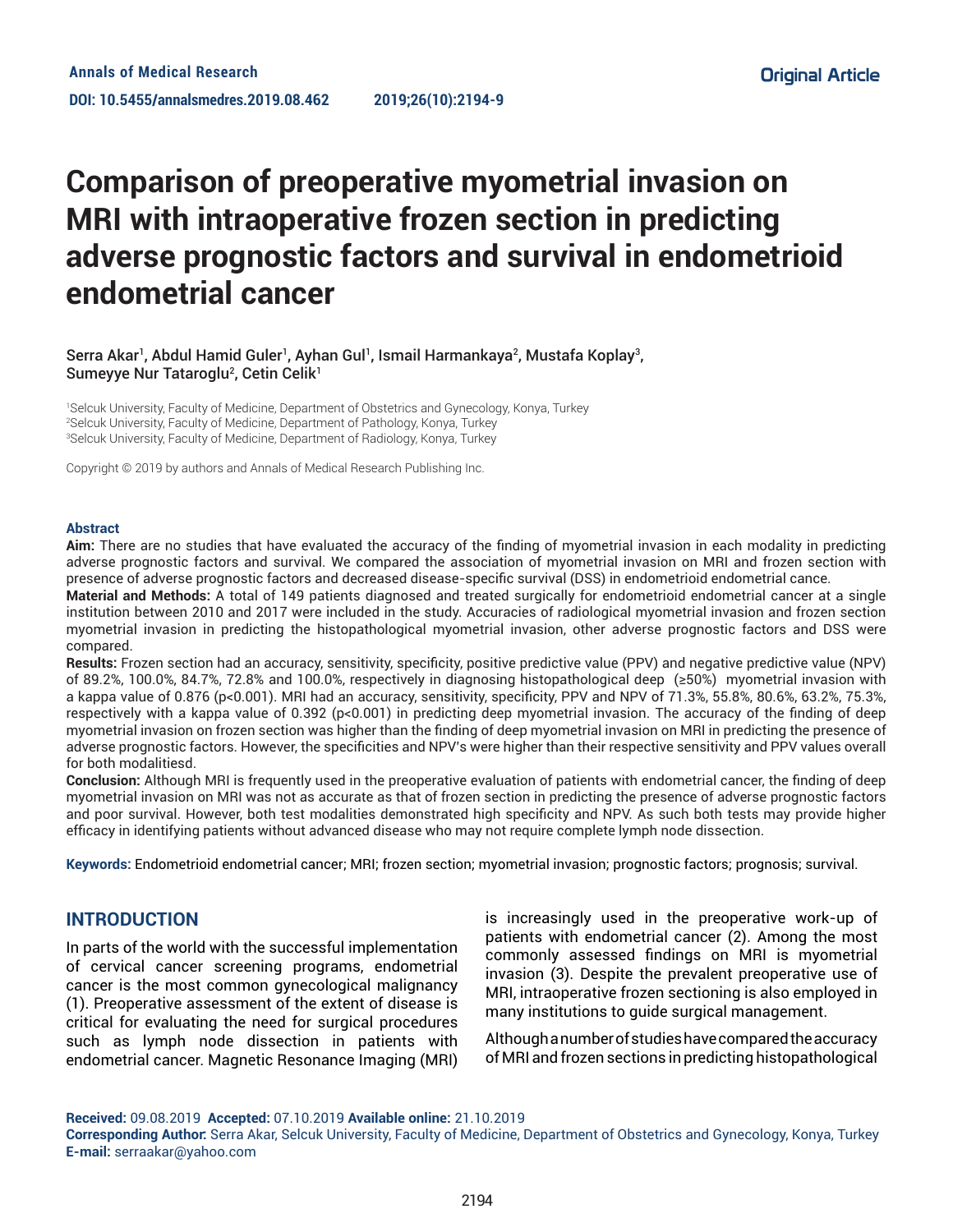myometrial invasion (4-6), there are limited studies that have evaluated the association of myometrial invasion in each modality with adverse prognostic factors and poor survival. Herein, we sought to compare the association of myometrial invasion on MRI and frozen section with the presence of adverse prognostic factors such as the presence of lymphovascular space invasion (LVSI), lymph node metastasis (LNM), high tumor grade, advanced stage and decreased disease-specific survival (DSS) in endometrioid endometrial cancer. The preoperative and intraoperative findings of myometrial invasion can be used to predict the definitive histopathological patient characteristics.

# **MATERIAL and METHODS**

This was a retrospective cohort study. A total of 149 patients diagnosed and treated surgically for endometrioid endometrial cancer at a single institution between 2010 and 2017 were included in the study. Patients who met the following criteria were included in the study: a. undergoing preoperative MRI within one month before the operation at the same institution where the surgeries took place b. diagnosed with endometrioid endometrial cancer c. was followed-up at the same institution d. underwent surgical treatment including hysterectomy, comprehensive lymphadenectomy e. received frozen sectioning intraoperatively for the endometrial tumor. Patients who received radiotherapy or chemotherapy prior to surgical treatment were excluded from the study. Patients underwent hysterectomy and bilateral salpingo-oophorectomy and pelvic and paraaortic lymphadenectomy as well as adjuvant therapy as indicated. A comprehensive lymph node dissection was performed for all patients. Age, preoperative MRI myometrial invasion findings, myometrial invasion on frozen sections, histopathological diagnoses, and clinicopathological patient characteristics were retrieved and reviewed from patient records. Disease-specific survival (DSS) as the interval from the date of diagnosis to the time of death due to disease, was calculated from follow-up records and National Death Registry, last checked on June 6, 2019. The study was approved by the Institutional Ethics Committee (#13, 27 June 2019).

Accuracy of myometrial invasion on MRI in predicting deep (≥50%) histopathological myometrial invasion was compared to frozen sectioning. Also, the accuracy of the finding of deep myometrial invasion on MRI was compared to the finding of deep myometrial invasion on frozen sectioning in predicting the presence of adverse prognostic factors (advanced stage, higher grade, LVSI, LNM) and DSS.

## **Pelvic MRI protocol**

Pelvic MRI was obtained by a 1.5-T MR imaging unit (MagnetomAera, Siemens Medical Systems, Germany) within one month before surgery. The imaging protocol consisted of sagittal, axial, coronal and oblique axial

T2-weighted images and T1-weighted images in the axial plane before and after administration of contrast in the axial plane. Dynamic contrast material-enhanced (DCE) imaging of the pelvis was performed after the administration of 0.1 mmol/kg of body weight gadolinium chelate (Gadovist; Bayer, Mississauga, Ontario, Canada). The extent of myometrial invasion was noted as superficial (<50% of the myometrium) or deep ( $\geq 50\%$ of the myometrium). MRI findings were interpreted by a radiologist experienced in gynecological oncology.

#### **Frozen section analysis**

Immediately after hysterectomy, the specimen was sent to the Department of Pathology to be evaluated by an experienced pathologist in the field of Gynecological Oncology. The specimen was sliced longitudinally along the lateral walls enabling the gross inspection of the endometrial cavity. The specimen was then cut transversely from the mucosa to the serosa and examined microscopically and macroscopically. Two full-thickness samples were sliced from what was deemed to be the deepest point of the myometrial invasion of the tumor, macroscopically. The specimen block was frozen in a film of Optimal Cutting Temperature Compound and sliced at 5 μm by a microtome on a cryostat. Several levels of sliced specimen spaced out at a distance of 25-50 μm were stained with hematoxylin and eosin and microscopically assessed for the extent of myometrial invasion. The location, depth of myometrial invasion, the histological subtype and the grade of the tumor and its possible extension to the cervix were reported following the frozen sectioning. Several sections including the remnants of the frozen section were used for paraffin embedding and fixation for a definitive histopathological diagnosis made by a different pathologist experienced in the field of Gynecological Oncology.

## **Statistical Analysis**

The prognostic significance of myometrial invasion on MRI was compared to that on frozen sectioning in terms of histopathological myometrial invasion and other prognostic factors using the Chi-Square test and posthoc test with Bonferroni adjustments. Kaplan-Meier analysis was used to investigate the potential association between outer half myometrial invasion on MRI and frozen sectioning with survival outcomes and the Logrank test was used to determine statistical significance. Accuracy, sensitivity, specificity, positive predictive value, and negative predictive values were calculated for the finding of deep myometrial invasion on frozen section and MRI in predicting adverse prognostic factors. Wilcoxon signed-rank test was used to compare the accuracies of MRI and frozen section. A P-value of less than 0.05 was considered statistically significant. All statistical analyses were performed using SPSS 25.0 statistical software package (SPSS Inc., Chicago, IL).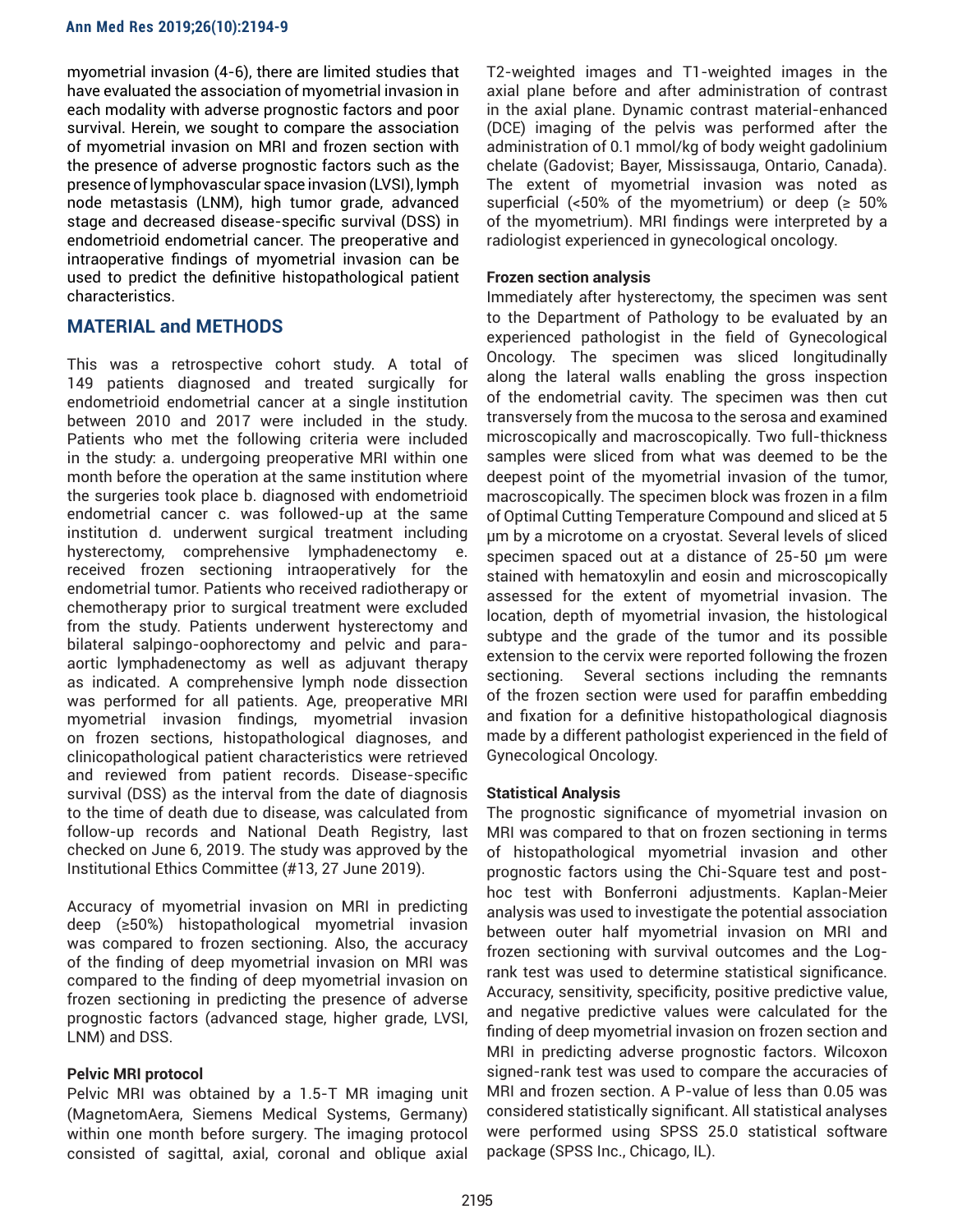# **RESULTS**

A total of 149 patients diagnosed with endometrioid endometrial cancer were included in the study. The average age of patients was 60±10.8 (34-88). The distribution of clinicopathological and radiological patient characteristics are presented in Table 1.

| Table 1. Distribution of clinicopathological characteristics of patients<br>with endometrioid endometrial cancer. |                               |                   |  |
|-------------------------------------------------------------------------------------------------------------------|-------------------------------|-------------------|--|
| <b>Patient characteristics</b>                                                                                    |                               | N(%)              |  |
| <b>Stage</b>                                                                                                      | $I$ or $II$<br>III or IV      | 86%<br>14%        |  |
| MI                                                                                                                | Absent<br><b>Present</b><br>1 | 60%<br>40%<br>70% |  |
| Grade                                                                                                             | $\mathfrak{p}$<br>3           | 24%<br>6%         |  |
| <b>LVSI</b>                                                                                                       | Absent<br>Present             | 83%<br>17%        |  |
| <b>LNM</b>                                                                                                        | Absent<br>Present             | 89%<br>11%        |  |
| <b>MI</b> on frozen section                                                                                       | < 50%<br>>50%                 | 75%<br>25%        |  |
| <b>MI on MRI</b>                                                                                                  | < 50%<br>$>50\%$              | 67%<br>33%        |  |
| <b>MI: myometrial invasion</b>                                                                                    |                               |                   |  |

The associations of myometrial invasion on MRI and frozen section with definitive tumor stage, myometrial invasion, tumor grade, LNM, and LVSI are shown in Tables 2 and 3, respectively. Frozen section had an accuracy, sensitivity, specificity, positive predictive value (PPV) and negative predictive value (NPV) of 89.2%, 100.0%,

| Table 2. Association of myometrial invasion on frozen section with<br>prognostic factors in endometrioid endometrial cancer. |                |                                                 |         |         |  |
|------------------------------------------------------------------------------------------------------------------------------|----------------|-------------------------------------------------|---------|---------|--|
|                                                                                                                              |                | <b>Myometrial Invasion</b><br>on Frozen Section |         |         |  |
|                                                                                                                              |                | $<50\%$ (%)                                     | $>50\%$ | P       |  |
| <b>Stage</b>                                                                                                                 | I or II        | 89%                                             | 65%     |         |  |
|                                                                                                                              | III or IV      | 11%                                             | 35%     | 0.006   |  |
| <b>Definitive MI</b>                                                                                                         | < 50%          | 85                                              | 0       |         |  |
|                                                                                                                              | >50%           | 15                                              | 100%    | < 0.001 |  |
| Grade                                                                                                                        | $1$ or $2$     | 96%                                             | 86%     |         |  |
|                                                                                                                              | 3              | 4%                                              | 14%     | 0.002   |  |
| <b>LNM</b>                                                                                                                   | <b>Absent</b>  | 93%                                             | 86%     | 0.016   |  |
|                                                                                                                              | <b>Present</b> | 7%                                              | 14%     |         |  |
| <b>LVSI</b>                                                                                                                  | <b>Absent</b>  | 90%                                             | 71%     | 0.004   |  |
|                                                                                                                              | <b>Present</b> | 10%                                             | 29%     |         |  |

84.7%, 72.8% and 100.0%, respectively in diagnosing histopathological deep myometrial invasion with a kappa value of 0.876 (p<0.001). MRI had an accuracy, sensitivity, specificity, PPV and NPV of 71.3%, 55.8%, 80.6%, 63.2%, 75.3%, respectively with a kappa value of 0.392 (p<0.001) in predicting definitive deep myometrial invasion.

| Table 3. Association of myometrial invasion on MRI with prognostic<br>factors in endometrioid endometrial cancer. |                            |             |         |         |  |
|-------------------------------------------------------------------------------------------------------------------|----------------------------|-------------|---------|---------|--|
|                                                                                                                   | <b>Myometrial Invasion</b> |             |         |         |  |
|                                                                                                                   | on<br><b>MRI</b>           |             |         |         |  |
|                                                                                                                   |                            | $<50\%$ (%) | $>50\%$ | P       |  |
| <b>Stage</b>                                                                                                      | I or II                    | 92%         | 76%     | 0.022   |  |
|                                                                                                                   | III or IV                  | 8%          | 24%     |         |  |
| <b>Definitive MI</b>                                                                                              | < 50%                      | 75%         | 37%     | < 0.001 |  |
|                                                                                                                   | >50%                       | 25%         | 63%     |         |  |
| Grade                                                                                                             | $1$ or $2$                 | 96%         | 84%     | 0.068   |  |
|                                                                                                                   | $\overline{\mathbf{3}}$    | 4%          | 16%     |         |  |
| <b>LNM</b>                                                                                                        | <b>Absent</b>              | 93%         | 81%     | 0.068   |  |
|                                                                                                                   | <b>Present</b>             | 7%          | 19%     |         |  |
| <b>LVSI</b>                                                                                                       | <b>Absent</b>              | 90%         | 67%     | 0.002   |  |
|                                                                                                                   | <b>Present</b>             | 10%         | 33%     |         |  |

The accuracy, sensitivity, specificity, PPV and NPV values for diagnosing the presence of adverse prognostic factors based on the finding of deep myometrial invasion on frozen section and MRI are given in Table 4. The accuracy, sensitivity, specificity, PPV and NPV of deep myometrial invasion on frozen section for predicting advanced stage were 72.4%, 25.5%, 92.2%, 57.8% and 74.6%, respectively. The accuracy, sensitivity, specificity, PPV and NPV of deep myometrial invasion on frozen section for predicting grade 3 tumors were 73.5%, 71.4%, 73.5%, 11.9% and 98%, respectively. The accuracy, sensitivity, specificity, PPV and NPV of deep myometrial invasion on frozen section for predicting the presence of LNM were 72.1%, 56.3%, 74.1%, 21.9% and 92.9%, respectively. The accuracy, sensitivity, specificity, PPV and NPV of deep myometrial invasion on frozen section for predicting the presence of LVSI were 72.3%, 51.8%, 76.5%, 33.3% and 87.7%, respectively.

The accuracy, sensitivity, specificity, PPV and NPV of deep myometrial invasion on MRI for predicting advanced stage were 69.3%, 60.0%, 70.7%, 23.6% and 92.1%, respectively. The accuracy, sensitivity, specificity, PPV and NPV of deep myometrial invasion on MRI for predicting grade 3 tumors were 69.8%, 66.7%, 70.0%, 15.7% and 96.1%, respectively. These values for predicting the presence of LNM based on the finding of deep myometrial invasion on MRI were 67.3%, 58.3%, 68.3%, 18.4% and 93.1%, respectively. The values for predicting the presence of LVSI based on the presence of deep myometrial invasion on MRI were 72.3%, 60.0%, 70.7%, 23.7% and 92.1%, respectively.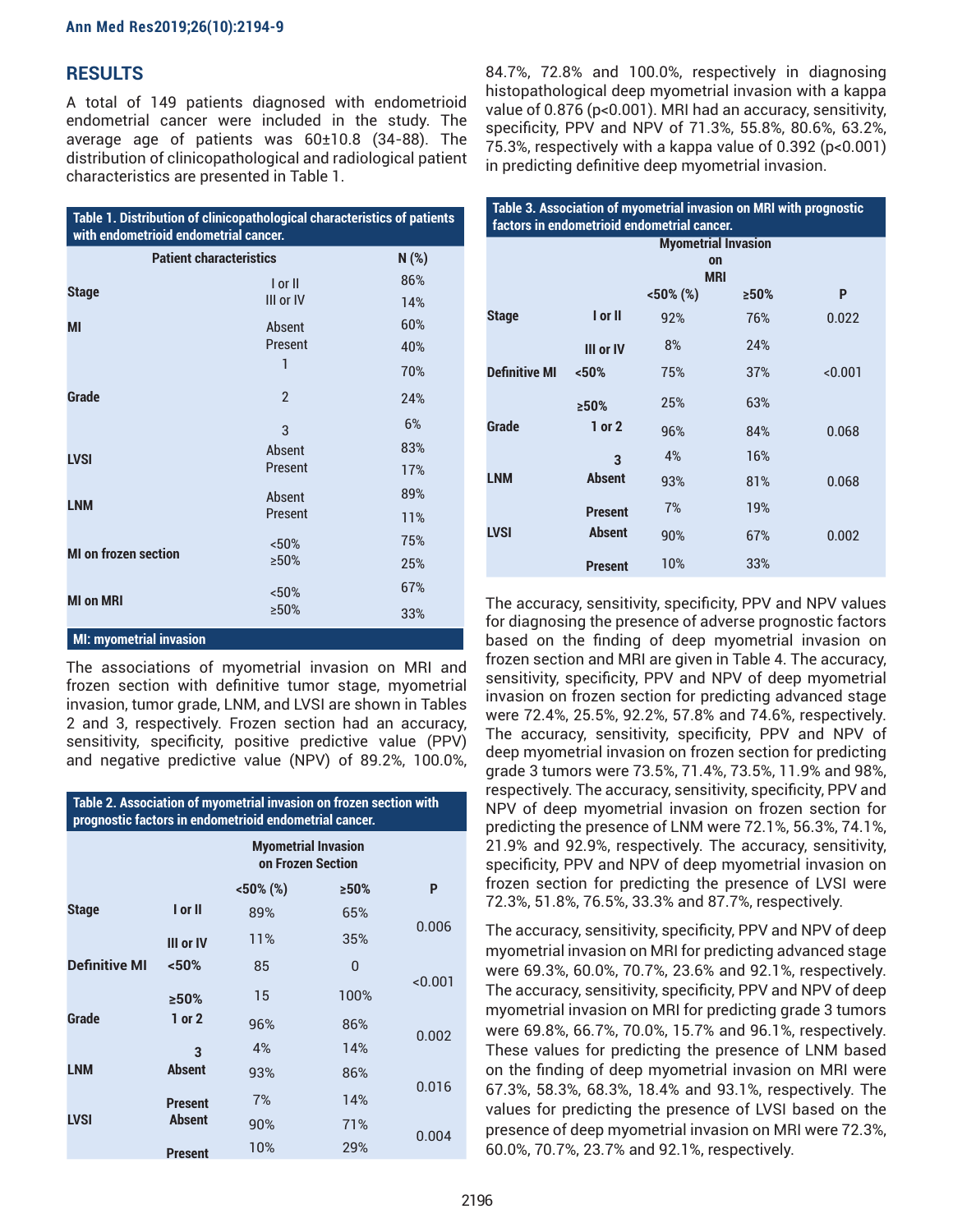**Table 4. Accuracy, sensitivity, specificity, positive predictive value (PPV) and negative predictive value (NPV) of the finding of deep myometrial invasion on frozen section and MRI in predicting the presence of certain adverse prognostic factors in endometrioid endometrial cancer.**

|                            |               | Accuracy (%) | Sensitivity (%) | Specificity (%) | <b>PPV (%)</b> | <b>NPV (%)</b> | p-value* |
|----------------------------|---------------|--------------|-----------------|-----------------|----------------|----------------|----------|
| <b>Myometrial Invasion</b> | <b>Frozen</b> | 89.2         | 100.0           | 84.7            | 72.8           | 100.0          | < 0.001  |
|                            | <b>MRI</b>    | 71.3         | 55.8            | 80.6            | 63.2           | 75.3           |          |
| <b>Advanced Stage</b>      | <b>Frozen</b> | 72.4         | 25.5            | 92.2            | 57.8           | 74.6           | 0.038    |
|                            | <b>MRI</b>    | 69.3         | 60.0            | 70.7            | 23.6           | 92.1           |          |
| <b>High Grade</b>          | <b>Frozen</b> | 73.5         | 71.4            | 73.5            | 11.9           | 98.0           | 0.022    |
|                            | <b>MRI</b>    | 69.8         | 66.7            | 70.0            | 15.7           | 96.1           |          |
| <b>LVSI</b>                | <b>Frozen</b> | 72.3         | 51.8            | 76.5            | 33.3           | 87.7           | 0.10     |
|                            | <b>MRI</b>    | 72.3         | 60.0            | 70.7            | 23.7           | 92.1           |          |
| <b>LNM</b>                 | <b>Frozen</b> | 72.1         | 56.3            | 74.1            | 21.9           | 92.9           | 0.013    |
|                            | <b>MRI</b>    | 67.3         | 58.3            | 68.3            | 18.4           | 93.1           |          |
| *Comparison of accuracy    |               |              |                 |                 |                |                |          |

Patients with definitive histopathological superficial myometrial invasion had a mean DSS of 97.1 [95% Confidence Interval (CI), 93.6-100.6] months, which was significantly higher than DSS of patients with histopathological deep myometrial invasion – 79.9 (95% CI, 71.0-88.8) months (p=0.001) (Figure 1). Patients with superficial myometrial invasion on frozen sections had a mean DSS of 96.3 (95% CI, 92.5-100.1) months, which was significantly higher than DSS of patients with deep myometrial invasion on frozen section – 75.3 (95% CI, 62.0-88.6) months (p=0.009) (Figure 1). Patients with superficial myometrial invasion on MRI had a mean DSS of 96.0 (95% CI, 91.9-100.1) months, compared to patients with deep myometrial invasion on MRI with a DSS of 80.6 (95% CI, 71.8-89.3) months (p=0.05) (Figure 1).



**Figure 1.** Comparison of survival in months according to histopathological (p=0.001), frozen section (p=0.009) and radiological (p=0.05) deep myometrial invasion

## **DISCUSSION**

Endometrioid endometrial cancer is the most common histological subtype of endometrial cancer (1). The 5-year survival for endometrial cancer is over 90% (7,8). Most patients with endometrial cancer are diagnosed at an early stage (7,8). Although the first choice of treatment is a hysterectomy, there is controversy surrounding the performance of routine systematic lymphadenectomy for all patients (9,10). Several studies have reported of a survival benefit in patients with myometrial invasion who undergo lymphadenectomy (11). Deep myometrial invasion has been associated with the presence of lymph node metastasis (12) and therefore, preoperative MRI and intraoperative frozen sections are being frequently used to predict the presence of deep myometrial invasion. The most common positive finding on preoperative MRI is myometrial invasion (3). Histopathological myometrial invasion, higher grade, LVSI and extrauterine disease spread are associated with the presence of metastatic lymph nodes (13,14). Various studies have attempted to investigate the association between findings on different imaging modalities and definitive histopathological tumor characteristics. For example, Gulseren et al. have reported that increased SUV max on PET-CT was associated with high grade, deep myometrial invasion, advanced stage and larger tumor size in patients with endometrioid endometrial cancer (15).

Herein, we sought to compare the accuracy of the finding of myometrial invasion on MRI with that of frozen section in predicting the final histopathological presence of LVSI, deep myometrial invasion, metastatic lymph nodes, advanced stage as well as DSS. In this study, the finding of deep myometrial invasion on frozen sections was significantly associated with the presence of all adverse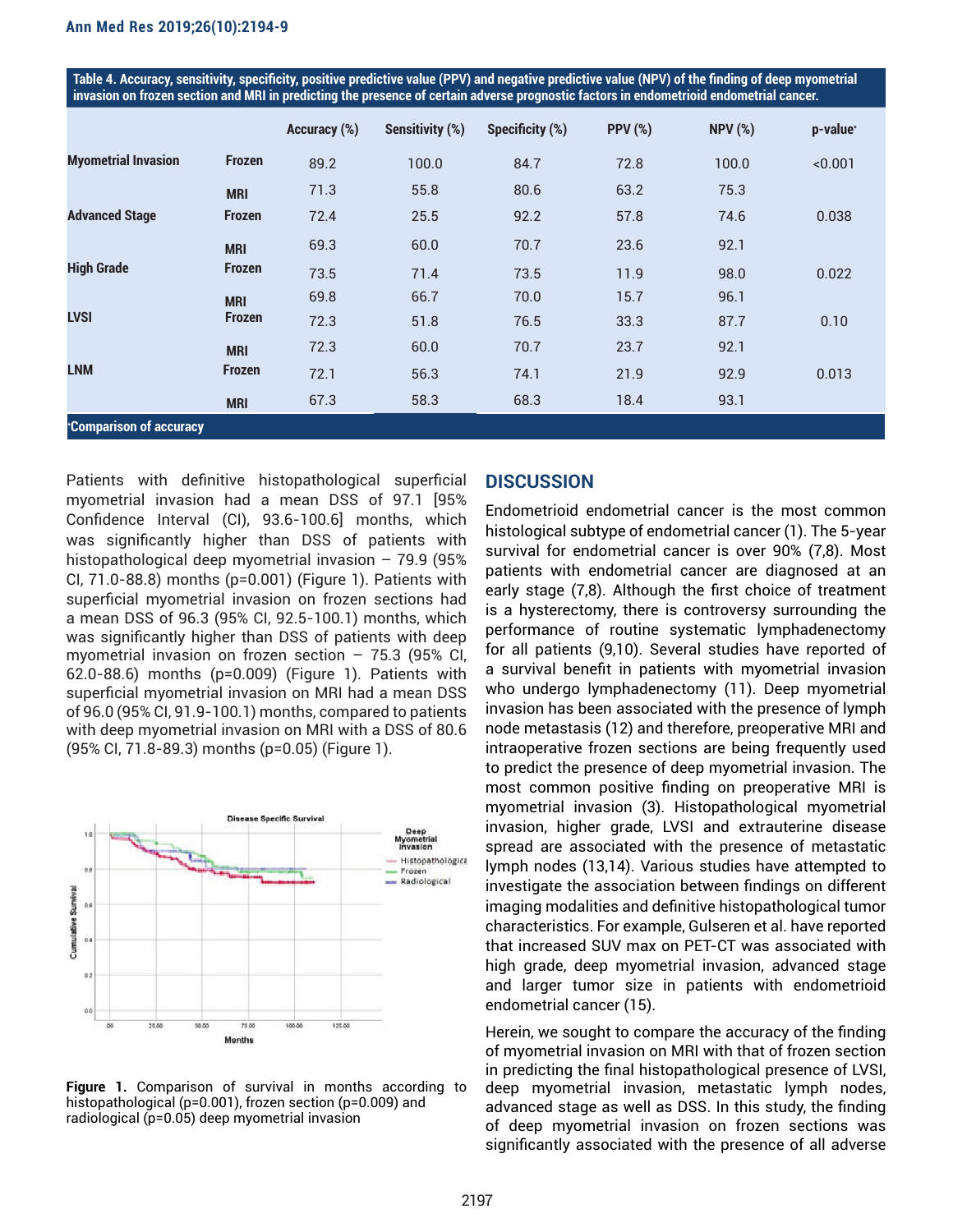#### **Ann Med Res 2019;26(10):2194-9**

prognostic factors. In contrast, the finding of deep myometrial invasion on MRI was significantly associated with a definitive diagnosis of deep myometrial invasion, advanced stage, presence of LVSI but not high tumor grade or LNM. In this study, the finding of deep myometrial invasion on frozen section demonstrated higher accuracy in predicting the presence of adverse prognostic factors compared to the finding of deep myometrial invasion on MRI. The presence of deep myometrial invasion on frozen section was significantly associated with poor survival. However, both modalities displayed higher specificities and NPVs than their respective sensitivities and PPVs in terms of predicting the presence of adverse prognostic factors. As such, both modalities may enable the identification of patients who are at low risk of having metastatic lymph nodes. Therefore, lymph node dissection can be avoided in patients who demonstrate superficial myometrial invasion on frozen section and MRI.

A number of studies have compared the accuracy of MRI in predicting deep myometrial invasion to the accuracy of frozen sections (4-6). In their cross-sectional study, Sanchez et al. reported that intraoperative frozen section was slightly better in predicting definitive deep myometrial invasion but both modalities were useful overall (4). Similarly, Kisu et al. found that frozen section was significantly more accurate in predicting the histopathological presence of deep myometrial invasion than MRI (5). In their study, the sensitivity and specificity of MRI for detection of deep myometrial invasion were 74.2% and 89.6%, and these values for frozen sections were 73.1% and 100%, respectively. Tanaka et al. conducted a study in which the diagnostic accuracy of MRI was compared to that of frozen sections in predicting deep myometrial invasion (6). In a total of 378 patients with different subtypes of endometrial cancer, the sensitivity, specificity, PPV and NPV for deep myometrial invasion on MRI were 57.8%, 92.0%, 69.3%, and 87.5%, respectively, with a kappa value of 0.53. These values for frozen sections were 66.7%, 97.9%, 90.9%, and 90.4%, respectively with a kappa value of 0.71 (6). Lastly, Haldorsen et al. found the accuracy of MRI in predicting the presence of deep myometrial invasion to be as low as 65% (16). Our results are consistent with previous studies that have found frozen section to be superior to MRI in predicting histopathological deep myometrial invasion with similar values of accuracy, sensitivity and specificity.

Although studies have sought to compare the diagnostic accuracy of MRI and frozen section in predicting deep myometrial invasion, there are limited studies comparing the accuracy of the finding of deep myometrial invasion on MRI and frozen section in predicting the presence of risk factors associated with advanced disease and presence of metastatic lymph nodes. Hahn et al. have investigated the significance of presence of myometrial invasion and cervical invasion for predicting the presence of risk factors associated with metastatic lymph nodes (17). They found that both MRI and intraoperative frozen section had a high specificity and high NPV for predicting myometrial and

cervical invasion. Their findings demonstrated that both modalities could be used to identify low-risk patients who would not require lymph node dissection. Similar to the study by Hahn et al, in this study, the finding of deep myometrial invasion on frozen sections and MRI had high specificity and NPVs for predicting the presence of risk factors associated with the presence of metastatic lymph nodes and advanced disease. Deep histopathological myometrial invasion offered the highest predictive value of poor DSS. Additionally, the presence of deep myometrial invasion on frozen section was significant in predicting DSS compared to myometrial invasion on MRI.

Although studies have suggested that the accuracy of frozen section can be low (18), we have found that the finding of deep myometrial invasion on frozen section was highly accurate in predicting histopathological deep myometrial invasion and it was more accurate than MRI. In contrast to our findings, Karataşlı et al. reported that MRI and frozen section had accuracies of 88.7 and 94.4%, respectively. They noted that preoperative MRI could carry similar precision in diagnosing myometrial invasion as frozen section (19). Additionally, they also demonstrated that when used together, preoperative MRI and intraoperative frozen sections yielded the highest diagnostic accuracy than either modality alone (19).

Although MRI is frequently used in the preoperative evaluation of patients with endometrial cancer, the finding of deep myometrial invasion on MRI was not as accurate as frozen section in predicting the presence of adverse prognostic factors and poor survival. However, both test modalities demonstrated high specificity and NPV. As such, both tests may provide higher efficacy in identifying patients without advanced disease who may not require complete lymph node dissection

#### **CONCLUSION**

Although MRI is frequently used in the preoperative evaluation of patients with endometrial cancer, the finding of deep myometrial invasion on MRI was not as accurate as frozen section in predicting the presence of adverse prognostic factors and poor survival. However, both test modalities demonstrated high specificity and NPV. As such, both tests may provide higher efficacy in identifying patients without advanced disease who may not require complete lymph node dissection.

*Competing interests: The authors declare that they have no competing interest.*

*Financial Disclosure: There are no financial supports. Ethical approval: The retrospective study was made under the approval of the institutional ethics committee.*

*Serra Akar ORCID: 0000-0002-0466-140X Abdul Hamid Guler ORCID: 0000-0002-7708-2302 Ayhan Gul ORCID: 0000-0003-3681-8712 Ismail Harmankaya ORCID: 0000-0003-2796-1250 Mustafa Koplay ORCID: 0000-0001-7513-4968 Sumeyye Nur Tataroglu ORCID: 0000-0001-9667-631X Cetin Celik ORCID: 0000-0001-6165-5092*